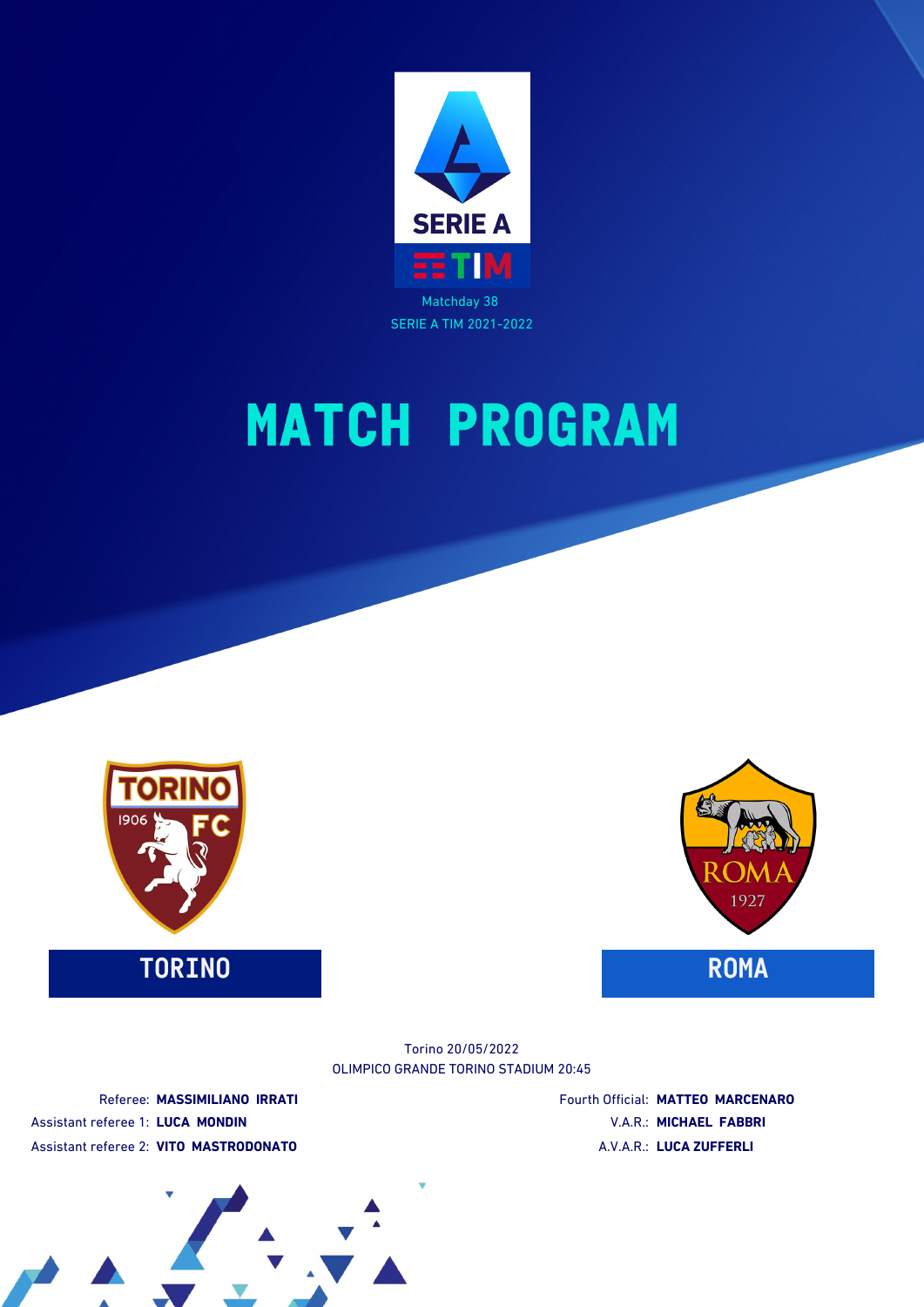

# **MATCH PROGRAM**

Torino 20/05/2022 OLIMPICO GRANDE TORINO STADIUM - 20:45



### **SERIE A TIM 2021-22**

| <b>OVERALL</b>   | <b>PTS</b> | P  | W  | D              |    | GF | GA | <b>GD</b>  |
|------------------|------------|----|----|----------------|----|----|----|------------|
| <b>TORINO</b>    | 50         | 37 | 13 | 11             | 13 | 46 | 38 | $+8$       |
| <b>ROMA</b>      | 60         | 37 | 17 | 9              | 11 | 56 | 43 | $+13$      |
| <b>HOME/AWAY</b> | <b>PTS</b> | P  | W  | D              | ┗  | GF | GA | <b>AVG</b> |
| <b>TORINO</b>    | 29         | 18 | 8  | 5              | 5  | 29 | 18 | 1.6        |
| <b>ROMA</b>      | 24         | 18 | 7  | $\overline{3}$ | 8  | 30 | 27 | 1.7        |

### **HEAD TO HEAD - LAST 5 MATCHES**

| 2021-22 MD 14 | <b>ROMA</b>                                                                    | <b>TORINO</b>                                                          |         |
|---------------|--------------------------------------------------------------------------------|------------------------------------------------------------------------|---------|
| 28/11/2021    | $32'(1°T)$ T. ABRAHAM                                                          |                                                                        | $1 - 0$ |
| 2020-21 MD 31 | <b>TORINO</b>                                                                  | <b>ROMA</b>                                                            |         |
| 18/04/2021    | 12'(2°T) A. SANABRIA, 26'(2°T) S. ZAZA, 47'(2°T) T. RINCON                     | $3'(1°T)$ B. MAYORAL                                                   | $3 - 1$ |
| 2020-21 MD 12 | <b>ROMA</b>                                                                    | <b>TORINO</b>                                                          |         |
| 17/12/2020    | 27'(1°T) H. MKHITARYAN, 43'(1°T) J. VERETOUT, 23'(2°T) L.<br><b>PELLEGRINI</b> | 28'(2°T) A. BELOTTI                                                    | $3 - 1$ |
| 2019-20 MD 37 | <b>TORINO</b>                                                                  | <b>ROMA</b>                                                            |         |
| 29/07/2020    | 14'(1°T) A. BERENGUER, 20'(2°T) W. SINGO                                       | 16'(1°T) E. DZEKO, 23'(1°T) C. SMALLING, 16'(2°T) A.<br><b>DIAWARA</b> | $2 - 3$ |
| 2019-20 MD 18 | <b>ROMA</b>                                                                    | <b>TORINO</b>                                                          |         |
| 05/01/2020    |                                                                                | 47'(1°T) A. BELOTTI, 41'(2°T) A. BELOTTI                               | $0 - 2$ |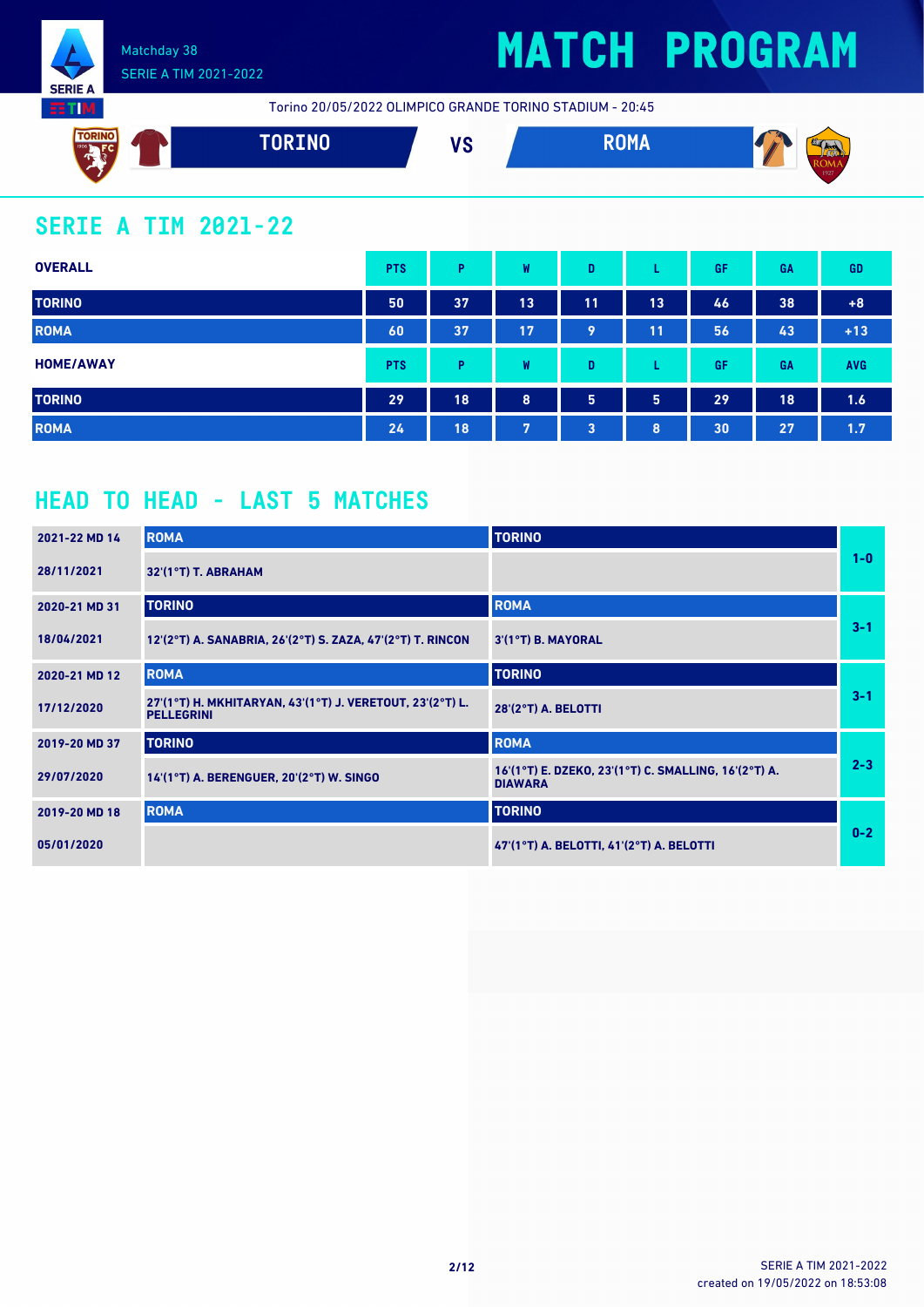

# **MATCH PROGRAM**

Torino 20/05/2022 OLIMPICO GRANDE TORINO STADIUM - 20:45



### **SQUADS**

| <b>TORINO</b> |                            | CAPS A         | <b>GOALS A</b>  | GOALS 2021-22  | CAPS 2021-22 | MINS. 2021-22 |
|---------------|----------------------------|----------------|-----------------|----------------|--------------|---------------|
|               | <b>GOALKEEPERS</b>         |                |                 |                |              |               |
|               | 1 ETRIT BERISHA            | 148            | 181             | 5              | 9            | 870           |
|               | 31 ALBERTO MILAN           | $\mathbf{0}$   | $\pmb{0}$       | $\bf{0}$       | $\bf{0}$     | $\pmb{0}$     |
|               | 32 VANJA MILINKOVIC-SAVIC  | 35             | 44              | 33             | 27           | 2609          |
|               | <b>71 PAOLO VISMARA</b>    | $\mathbf{0}$   | $\mathbf{0}$    | $\mathbf{0}$   | $\mathbf{0}$ | $\mathbf{0}$  |
|               | 89 LUCA GEMELLO            | $\mathbf{1}$   | $\pmb{0}$       | 0              | $\mathbf{1}$ | 91            |
|               | <b>DEFENDERS</b>           |                |                 |                |              |               |
|               | 3 BREMER                   | 98             | 11              | 3              | 33           | 3082          |
|               | 5 ARMANDO IZZO             | 202            | 9               | $\bf{0}$       | 11           | 574           |
|               | <b>6</b> DAVID ZIMA        | 19             | $\bf{0}$        | 0              | 19           | 1321          |
|               | 13 RICARDO RODRIGUEZ       | 123            | $\mathbf{1}$    | $\pmb{0}$      | 33           | 2609          |
|               | <b>15 CRISTIAN ANSALDI</b> | 170            | 9               | 0              | 18           | 737           |
|               | 17 WILFRIED SINGO          | 67             | 5               | 3              | 35           | 2749          |
| 21.           | <b>SAMUELE ANGORI</b>      | $\mathbf{0}$   | $\mathbf{0}$    | 0              | $\bf{0}$     | $\mathbf 0$   |
|               | 26 KOFFI DJIDJI            | 79             | $\mathbf{1}$    | $\bf{0}$       | 25           | 1847          |
|               | 27 MERGIM VOJVODA          | 53             | $\overline{2}$  | $\mathbf{0}$   | 29           | 2106          |
|               | 34 OLA AINA                | 82             | $\mathbf{1}$    | $\pmb{0}$      | 20           | 1425          |
|               | <b>78 ANDREI ANTON</b>     | 0              | $\bf{0}$        | 0              | 0            | 0             |
|               | 99 ALESSANDRO BUONGIORNO   | 35             | $\mathbf{0}$    | 0              | 22           | 1222          |
|               | <b>MIDFIELDERS</b>         |                |                 |                |              |               |
|               | 4 TOMMASO POBEGA           | 52             | 10              | 4              | 32           | 2297          |
|               | <b>10 SASA LUKIC</b>       | 134            | 11              | 5              | 34           | 3079          |
|               | 22 DENNIS PRAET            | 120            | 6               | $\overline{2}$ | 22           | 1537          |
|               | 23 DEMBA SECK              | 5 <sup>5</sup> | $\mathbf{0}$    | $\mathbf 0$    | 5            | 123           |
|               | <b>28 SAMUELE RICCI</b>    | 32             | $\mathbf{1}$    | $\mathbf{1}$   | 32           | 2318          |
| 38            | ROLANDO MANDRAGORA         | 150            | 8               | $\mathbf{0}$   | 20           | 1403          |
|               | 77 KAROL LINETTY           | 167            | 12              | 0              | 16           | 963           |
|               | 93 MOHAMED FARES           | 115            | $5\phantom{.0}$ | $\overline{2}$ | 9            | 632           |
|               | <b>FORWARDS</b>            |                |                 |                |              |               |
|               | 7 SIMONE ZAZA              | 180            | 41              | $\mathbf 0$    | 10           | 173           |
|               | 9 ANDREA BELOTTI           | 269            | 106             | 8              | 21           | 1396          |
|               | 11 MARKO PJACA             | 91             | 7               | 3              | 23           | 1183          |
|               | 14 JOSIP BREKALO           | 31             | $\overline{7}$  | $\overline{7}$ | 31           | 2382          |
|               | <b>18 DENNIS STOJKOVIC</b> | $\mathbf{0}$   | $\mathbf{0}$    | $\mathbf{0}$   | $\mathbf{0}$ | $\mathbf{0}$  |
|               | 19 ANTONIO SANABRIA        | 86             | 20              | 6              | 29           | 1903          |
|               | 20 SIMONE EDERA            | 38             | $\overline{2}$  | 0              | 0            | 0             |
|               | 24 LADO AKHALAIA           | $\pmb{0}$      | $\pmb{0}$       | 0              | 0            | $\pmb{0}$     |
|               | <b>64 PIETRO PELLEGRI</b>  | 23             | 4               | $\mathbf{1}$   | 14           | 377           |
|               | 70 MAGNUS WARMING          | 4              | $\pmb{0}$       | 0              | 4            | 78            |
| <b>STAFF</b>  |                            |                |                 |                |              |               |

**Coach IVAN JURIC** 

One yellow card from a suspension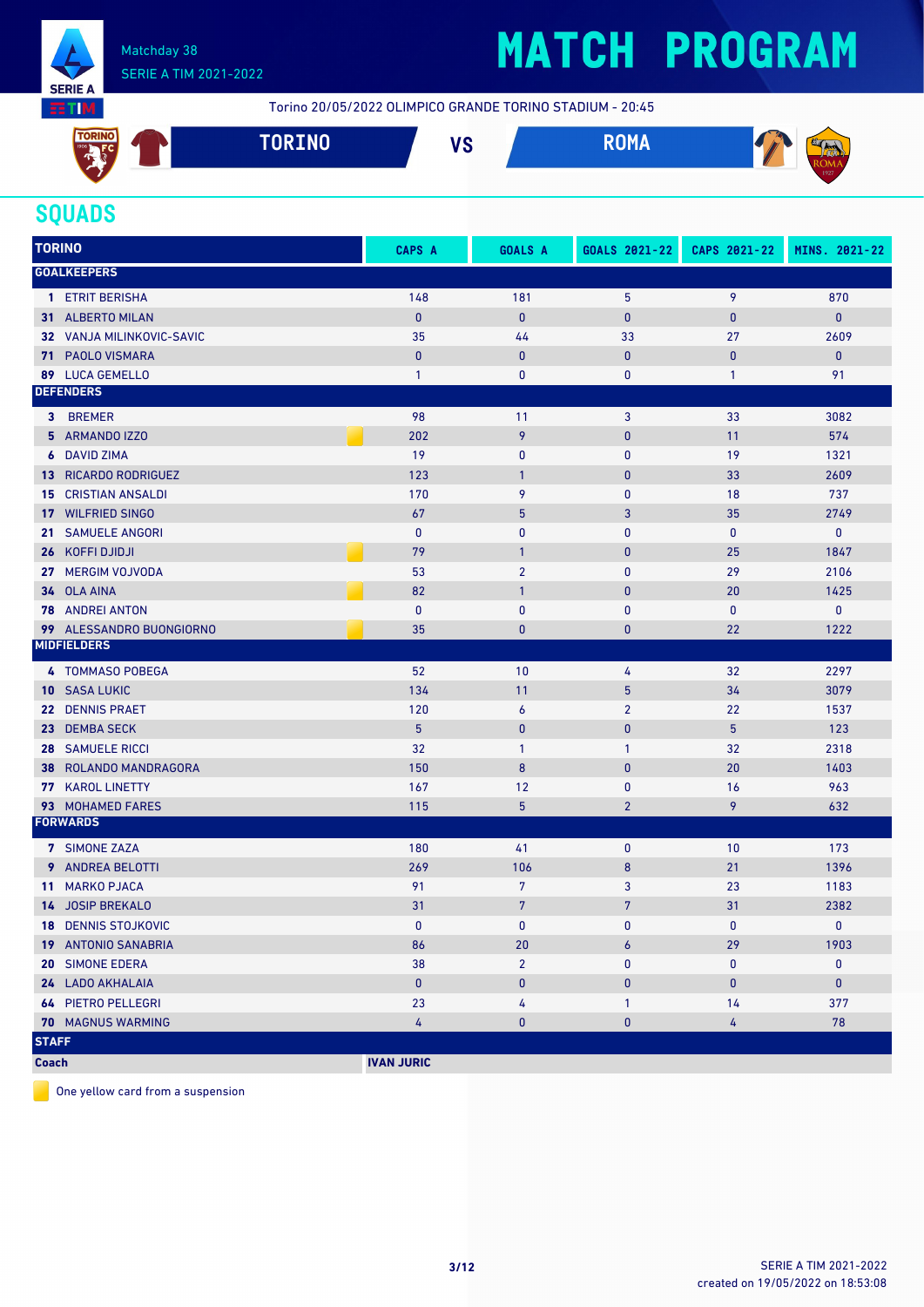

# **MATCH PROGRAM**

Torino 20/05/2022 OLIMPICO GRANDE TORINO STADIUM - 20:45

| $\overline{\phantom{a}}$ | <b><i><u>PARTIA</u></i></b> | 110 | ----   | ∼    |
|--------------------------|-----------------------------|-----|--------|------|
| <b>I</b> ORING           | <b>I UKTMA</b>              | ۰o  | חווטוו |      |
|                          |                             |     |        | 1927 |

| <b>ROMA</b>                              | <b>CAPS A</b>         | <b>GOALS A</b> | GOALS 2021-22    | CAPS 2021-22   | MINS. 2021-22  |
|------------------------------------------|-----------------------|----------------|------------------|----------------|----------------|
| <b>GOALKEEPERS</b>                       |                       |                |                  |                |                |
| <b>RUI PATRICIO</b><br>$\mathbf{1}$      | 37                    | 43             | 43               | 37             | 3620           |
| PIETRO BOER<br>63.                       | $\bf{0}$              | $\bf{0}$       | $\pmb{0}$        | $\bf{0}$       | 0              |
| <b>67 DAVIDE MASTRANTONIO</b>            | $\bf{0}$              | $\mathbf{0}$   | 0                | $\mathbf{0}$   | 0              |
| <b>72 GABRIELE BALDI</b>                 | $\bf{0}$              | $\bf{0}$       | $\pmb{0}$        | $\bf{0}$       | 0              |
| 87 DANIEL FUZATO                         | 6                     | 8              | $\mathbf{0}$     | $\mathbf{0}$   | 0              |
| <b>DEFENDERS</b>                         |                       |                |                  |                |                |
| 2 RICK KARSDORP                          | 81                    | $\mathbf{1}$   | 0                | 35             | 3065           |
| 3 ROGER IBANEZ                           | 73                    | 3              | 3                | 33             | 3045           |
| 5 MATIAS VINA                            | 25                    | 0              | 0                | 25             | 1680           |
| <b>6 CHRIS SMALLING</b>                  | 73                    | 6              | 3                | 27             | 2288           |
| <b>18 DAVIDE SANTON</b>                  | 143                   | $\mathbf{0}$   | 0                | 0              | 0              |
| 23 GIANLUCA MANCINI                      | 138                   | 11             | $\pmb{0}$        | 32             | 3004           |
| <b>24 MARASH KUMBULLA</b>                | 62                    | $\overline{2}$ | $\mathbf{0}$     | 16             | 1017           |
| 37 LEONARDO SPINAZZOLA                   | 113                   | 3              | $\pmb{0}$        | $\overline{2}$ | 53             |
| <b>58 FILIPPO MISSORI</b>                | 0                     | $\mathbf{0}$   | 0                | $\mathbf{0}$   | 0              |
| <b>MAISSA NDIAYE</b><br>60               | $\bf{0}$              | $\bf{0}$       | $\pmb{0}$        | $\bf{0}$       | 0              |
| 74 JAN OLIVERAS                          | $\bf{0}$              | 0              | 0                | 0              | 0              |
| <b>75 DIMITRIOS KERAMITSIS</b>           | $\mathbf{1}$          | $\bf{0}$       | $\pmb{0}$        | $\mathbf{1}$   | $\overline{2}$ |
| <b>MIDFIELDERS</b>                       |                       |                |                  |                |                |
| <b>4 BRYAN CRISTANTE</b>                 | 199                   | 21             | $\overline{2}$   | 33             | 2877           |
| 7 LORENZO PELLEGRINI                     | 189                   | 30             | $\boldsymbol{8}$ | 27             | 2384           |
| <b>15 AINSLEY MAITLAND-NILES</b>         | 8                     | 0              | $\pmb{0}$        | 8              | 526            |
| <b>JORDAN VERETOUT</b><br>17             | 166                   | 33             | 4                | 35             | 2406           |
| 22 NICOLO' ZANIOLO                       | 80                    | 12             | $\overline{2}$   | 27             | 2097           |
| <b>SERGIO OLIVEIRA</b><br>27             | 13                    | $\overline{2}$ | $\overline{2}$   | 13             | 893            |
| <b>42 AMADOU DIAWARA</b>                 | 127                   | 3              | 0                | 4              | 189            |
| <b>52 EDOARDO BOVE</b>                   | 12                    | $\mathbf{1}$   | $\mathbf{1}$     | 11             | 93             |
| <b>55 EBRIMA DARBOE</b>                  | 6                     | 0              | $\mathbf{0}$     | $\mathbf{1}$   | 65             |
| <b>59 NICOLA ZALEWSKI</b>                | 16                    | $\bf{0}$       | $\pmb{0}$        | 15             | 793            |
| <b>CRISTIAN VOLPATO</b><br>62.           | 3                     | $\mathbf{1}$   | 1                | 3              | 48             |
| 65 FILIPPO TRIPI                         | $\bf{0}$              | $\bf{0}$       | $\pmb{0}$        | $\bf{0}$       | 0              |
| 77 HENRIKH MKHITARYAN<br><b>FORWARDS</b> | 87                    | 27             | 5                | 31             | 2687           |
|                                          |                       |                |                  |                |                |
| 9 TAMMY ABRAHAM                          | 36                    | 15             | 15               | 36             | 3232           |
| 11 CARLES PEREZ                          | 54                    | 4              | $\mathbf{1}$     | 19             | 636            |
| <b>14 ELDOR SHOMURODOV</b>               | 58                    | 11             | 3                | 27             | 818            |
| 64 FELIX AFENA-GYAN                      | 17                    | $\overline{2}$ | $\overline{2}$   | 17             | 745            |
| <b>68 JOEL VOELKERLING PERSSON</b>       | 0                     | 0              | $\bf{0}$         | 0              | 0              |
| 92 STEPHAN EL SHAARAWY                   | 231                   | 59             | 3                | 26             | 1169           |
| <b>STAFF</b>                             |                       |                |                  |                |                |
| <b>Coach</b>                             | <b>JOSE' MOURINHO</b> |                |                  |                |                |

One yellow card from a suspension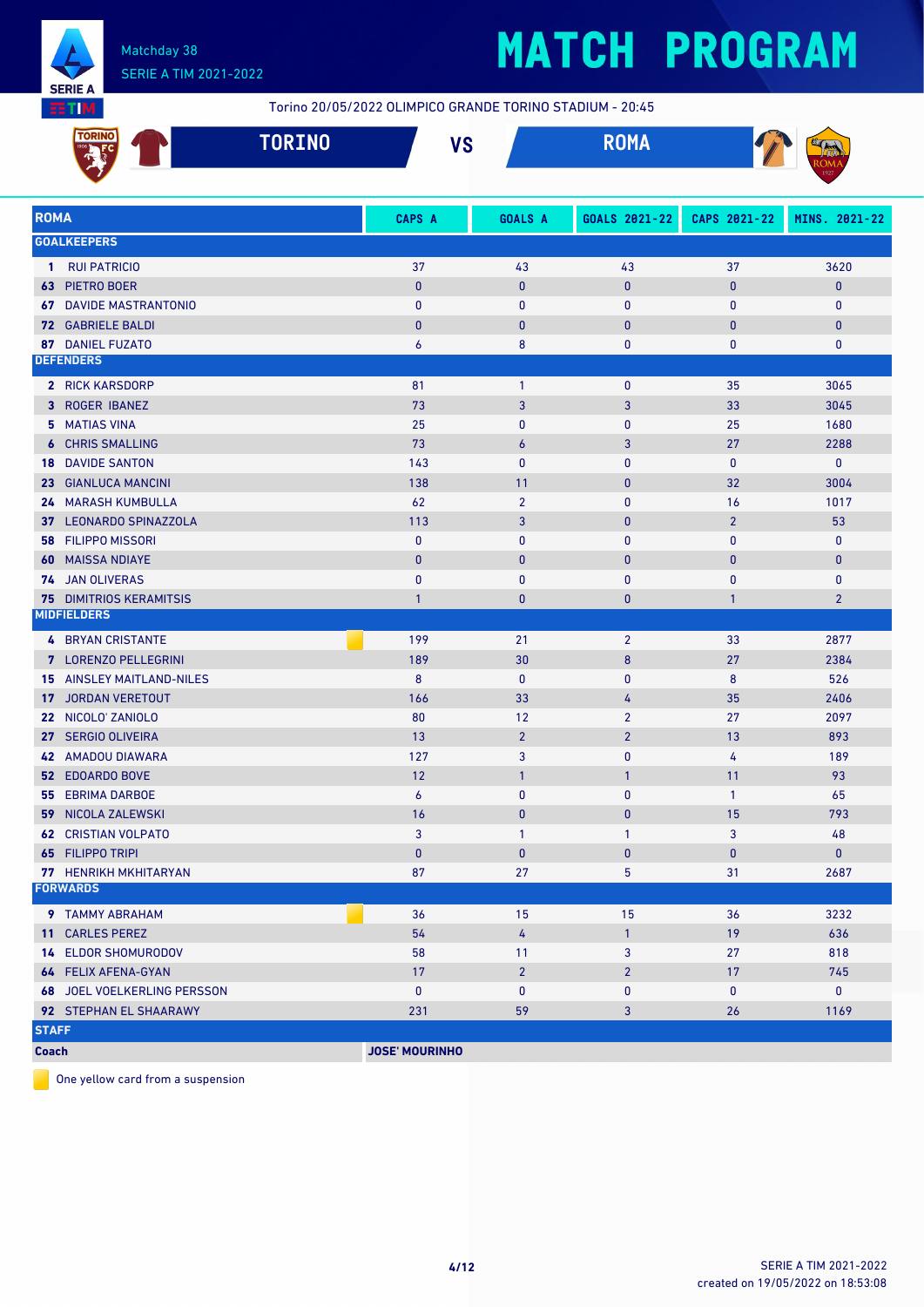

Torino 20/05/2022 OLIMPICO GRANDE TORINO STADIUM - 20:45



### **LAST 5 MATCHES**

| <b>TORINO</b>      |                                     |                                                               |         |
|--------------------|-------------------------------------|---------------------------------------------------------------|---------|
| <b>MATCHDAY 37</b> | <b>HELLAS VERONA</b>                | <b>TORINO</b>                                                 | $0 - 1$ |
| 14/05/2022         |                                     | 19'(1°T) J. BREKALO                                           |         |
| <b>MATCHDAY 36</b> | <b>TORINO</b>                       | <b>NAPOLI</b>                                                 | $0 - 1$ |
| 07/05/2022         |                                     | 28'(2°T) FABIAN RUIZ                                          |         |
| <b>MATCHDAY 35</b> | <b>EMPOLI</b>                       | <b>TORINO</b>                                                 | $1 - 3$ |
| 01/05/2022         | 11'(2°T) S. ZURKOWSKI               | 33'(2°T) A. BELOTTI, 42'(2°T) A. BELOTTI, 51'(2°T) A. BELOTTI |         |
| <b>MATCHDAY 34</b> | <b>TORINO</b>                       | <b>SPEZIA</b>                                                 | $2 - 1$ |
| 23/04/2022         | 4'(1°T) S. LUKIC, 24'(2°T) S. LUKIC | 52'(2°T) R. MANAJ                                             |         |
| <b>MATCHDAY 33</b> | <b>LAZIO</b>                        | <b>TORINO</b>                                                 | $1 - 1$ |
| 16/04/2022         | 47'(2°T) C. IMMOBILE                | $11'(2°T)$ P. PELLEGRI                                        |         |

**ROMA**

| <b>MATCHDAY 37</b> | <b>ROMA</b>                                                               | <b>VENEZIA</b>          | $1 - 1$ |
|--------------------|---------------------------------------------------------------------------|-------------------------|---------|
| 14/05/2022         | 31'(2°T) E. SHOMURODOV                                                    | 1'(1°T) D. OKEREKE      |         |
| <b>MATCHDAY 36</b> | <b>FIORENTINA</b>                                                         | <b>ROMA</b>             | $2 - 0$ |
| 09/05/2022         | 5'(1°T) N. GONZALEZ, 11'(1°T) G. BONAVENTURA                              |                         |         |
| <b>MATCHDAY 35</b> | <b>ROMA</b>                                                               | <b>BOLOGNA</b>          | $0 - 0$ |
| 01/05/2022         |                                                                           |                         |         |
| <b>MATCHDAY 34</b> | <b>INTER</b>                                                              | <b>ROMA</b>             |         |
| 23/04/2022         | 30'(1°T) D. DUMFRIES, 40'(1°T) M. BROZOVIC, 7'(2°T) L.<br><b>MARTINEZ</b> | 40'(2°T) H. MKHITARYAN  | $3 - 1$ |
| <b>MATCHDAY 33</b> | <b>NAPOLI</b>                                                             | <b>ROMA</b>             | $1 - 1$ |
| 18/04/2022         | $11'(1°T)$ L. INSIGNE                                                     | 46'(2°T) S. EL SHAARAWY |         |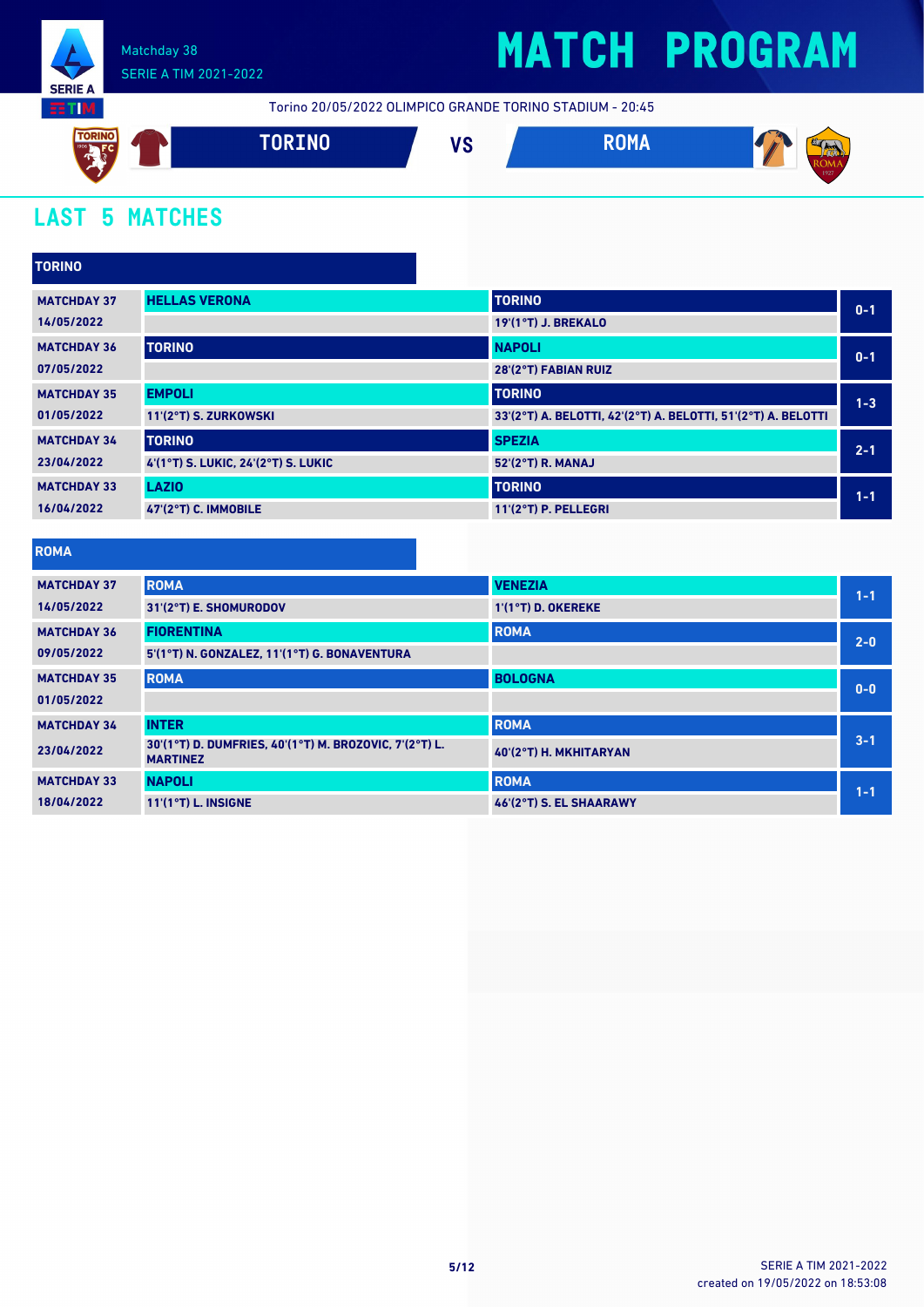

Torino 20/05/2022 OLIMPICO GRANDE TORINO STADIUM - 20:45

| TORING<br><b>TORINO</b>                  | <b>VS</b> | <b>ROMA</b>   | $\frac{ROM_1}{1927}$ |
|------------------------------------------|-----------|---------------|----------------------|
| <b>TEAMS COMPARISON (Average values)</b> |           | <b>TORINO</b> | <b>ROMA</b>          |
| <b>Goals For</b>                         |           | 1.24          | 1.51                 |
| <b>Goals Conceded</b>                    |           | 1.03          | 1.16                 |
|                                          |           |               |                      |

Attempts 12.51 **15.86**

| Attempts on target                    | 4.11   | 5.19   |
|---------------------------------------|--------|--------|
| <b>Assists</b>                        | 0.7    | 0.84   |
| <b>Attacking Plays</b>                | 31.14  | 34.03  |
| <b>Passes Completed</b>               | 340.89 | 376.59 |
| Passes Completed (%)                  | 79%    | 83%    |
| <b>Fouls Committed</b>                | 16.92  | 13.24  |
| <b>Dribbling</b>                      | 7.76   | 8.81   |
| <b>Team Defense Position</b>          | 52.05m | 51.99m |
| <b>Key Passes</b>                     | 8.76   | 10.59  |
| <b>Offsides</b>                       | 2.16   | 1.54   |
| <b>Corners</b>                        | 4.41   | 6.27   |
| <b>Cross Completed</b>                | 6.24   | 6.08   |
| <b>Defensive Half Ball Possession</b> | 00'21  | 00'24  |
| <b>Attacking Half Ball Possession</b> | 00'20  | 00'18  |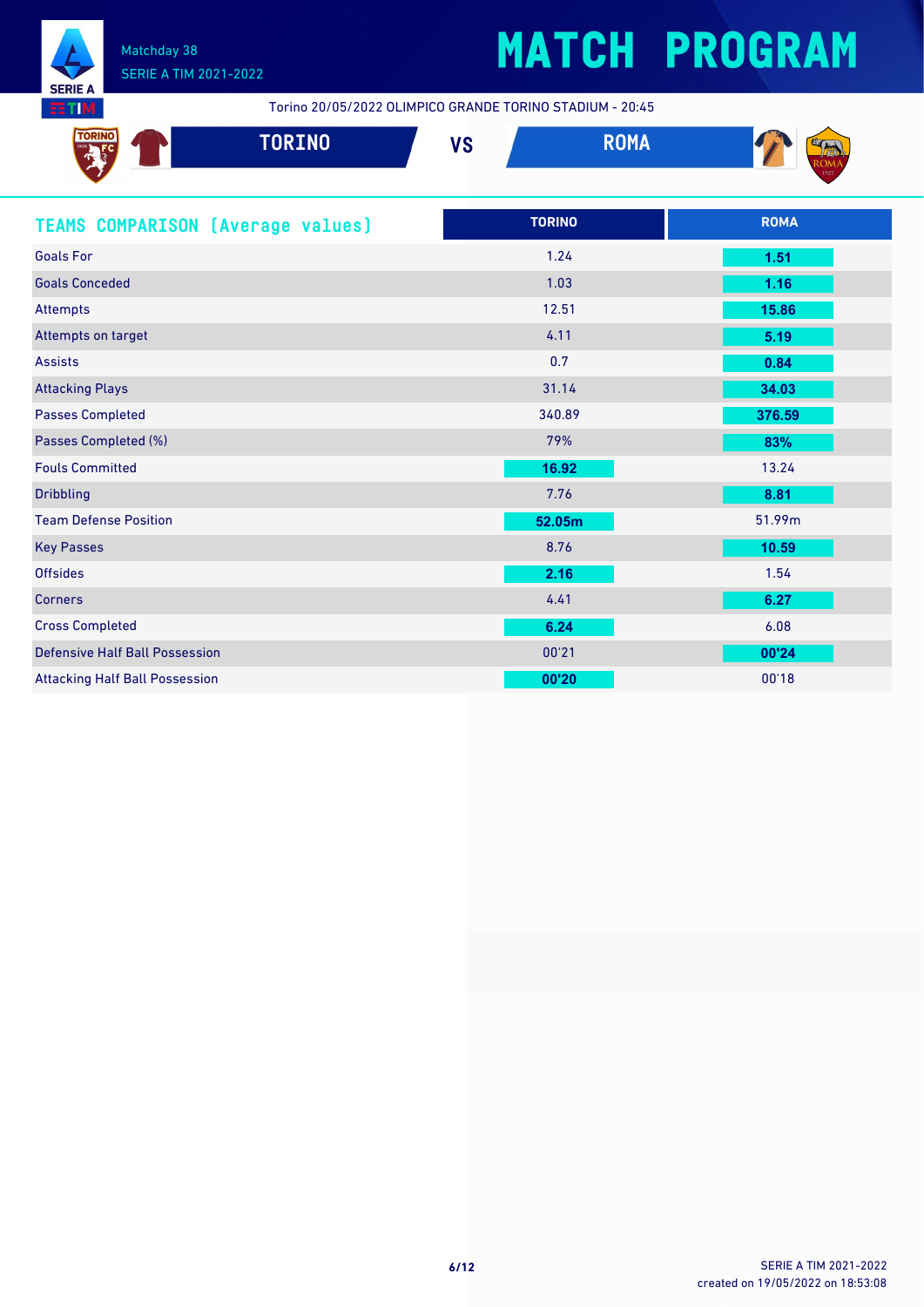

# **MATCH PROGRAM**

Torino 20/05/2022 OLIMPICO GRANDE TORINO STADIUM - 20:45

**TORINO VS ROMA** 

### **ATHLETICS PERFORMANCE**

| <b>TORINO</b>         | Caps (Min.) | <b>Average (Km)</b> | <b>AVG Sprint</b><br>(Km) | <b>ROMA</b>             | Caps (Min.) | <b>Average (Km)</b> | <b>AVG Sprint</b><br>(Km) |
|-----------------------|-------------|---------------------|---------------------------|-------------------------|-------------|---------------------|---------------------------|
| <b>10 S. LUKIC</b>    | 34 (3079')  | 10.784              | 0.939                     | <b>4 B. CRISTANTE</b>   | 33 (2877')  | 11.472              | 0.668                     |
| 4 T. POBEGA           | 32 (2297')  | 10.502              | 0.939                     | <b>7</b> L. PELLEGRINI  | 27 (2384)   | 10.906              | 1.178                     |
| 6 D. ZIMA             | 19 (1321')  | 10.101              | 0.767                     | 77 H. MKHITARYAN        | 31 (2687')  | 10.788              | 1.068                     |
| <b>3 BREMER</b>       | 33 (3082')  | 9.96                | 0.615                     | 3 R. IBANEZ             | 33 (3045')  | 10.123              | 0.748                     |
| 38 R. MANDRAGORA      | 20 (1403')  | 9.721               | 0.715                     | 23 G. MANCINI           | 32 (3004')  | 10.093              | 0.647                     |
| 14 J. BREKALO         | 31 (2382')  | 9.654               | 0.907                     | 2 R. KARSDORP           | 35 (3065')  | 9.732               | 0.95                      |
| <b>28 S. RICCI</b>    | 11 (689')   | 9.55                | 0.674                     | 9 T. ABRAHAM            | 36 (3232')  | 9.427               | 0.844                     |
| 27 M. VOJVODA         | 29 (2106')  | 9.503               | 0.982                     | <b>6 C. SMALLING</b>    | 27 (2288')  | 9.38                | 0.488                     |
| 13 R. RODRIGUEZ       | 33 (2609')  | 9.035               | 0.675                     | 24 M. KUMBULLA          | 16(1017)    | 9.35                | 0.519                     |
| <b>17 W. SINGO</b>    | 35 (2749')  | 8.973               | 0.87                      | 27 S. OLIVEIRA          | 13(893)     | 9.209               | 0.831                     |
| <b>34 O. AINA</b>     | 20 (1425')  | 8.794               | 0.931                     | <b>22 N. ZANIOLO</b>    | 27 (2097')  | 9.191               | 0.921                     |
| 26 K. DJIDJI          | 25 (1847')  | 8.686               | 0.647                     | 17 J. VERETOUT          | 35 (2406')  | 9.177               | 0.748                     |
| <b>22 D. PRAET</b>    | 22 (1537')  | 8.499               | 0.769                     | <b>5</b> M. VINA        | 25 (1680')  | 8.951               | 0.97                      |
| <b>19 A. SANABRIA</b> | 29 (1903')  | 8.298               | 0.856                     | <b>55 E. DARBOE</b>     | 1(65)       | 8.88                | 0.733                     |
| 99 A. BUONGIORNO      | 22 (1222')  | 8.116               | 0.584                     | 42 A. DIAWARA           | 4 (189')    | 8.61                | 0.529                     |
| <b>5</b> A. IZZO      | 11(574)     | 7.935               | 0.599                     | 15 A. MAITLAND-NILES    | 8(526)      | 8.198               | 0.791                     |
| 77 K. LINETTY         | 16(963)     | 7.92                | 0.685                     | 59 N. ZALEWSKI          | 15 (793')   | 7.498               | 0.64                      |
| 9 A. BELOTTI          | 21 (1396')  | 7.829               | 0.69                      | 64 F. AFENA-GYAN        | 17(745)     | 6.447               | 0.842                     |
| 11 M. PJACA           | 23 (1183')  | 7.469               | 0.482                     | 92 S. EL SHAARAWY       | 26 (1169')  | 6.306               | 0.718                     |
| 15 C. ANSALDI         | 18 (737')   | 6.31                | 0.51                      | 14 E. SHOMURODOV        | 27(818)     | 5.594               | 0.604                     |
| 64 P. PELLEGRI        | 8(229')     | 4.751               | 0.603                     | <b>11 C. PEREZ</b>      | 19(636)     | 5.483               | 0.614                     |
| <b>23 D. SECK</b>     | 5(123)      | 4.564               | 0.463                     | 37 L. SPINAZZOLA        | 2(53)       | 4.821               | 0.415                     |
| 70 M. WARMING         | 4(78)       | 3.138               | 0.342                     | <b>62 C. VOLPATO</b>    | 3(48)       | 3.395               | 0.443                     |
| 7 S. ZAZA             | 10(173)     | 2.37                | 0.182                     | <b>52 E. BOVE</b>       | 11 (93')    | 2.461               | 0.253                     |
|                       |             |                     |                           | <b>75</b> D. KERAMITSIS | 1(2')       | 0.137               | 0.03                      |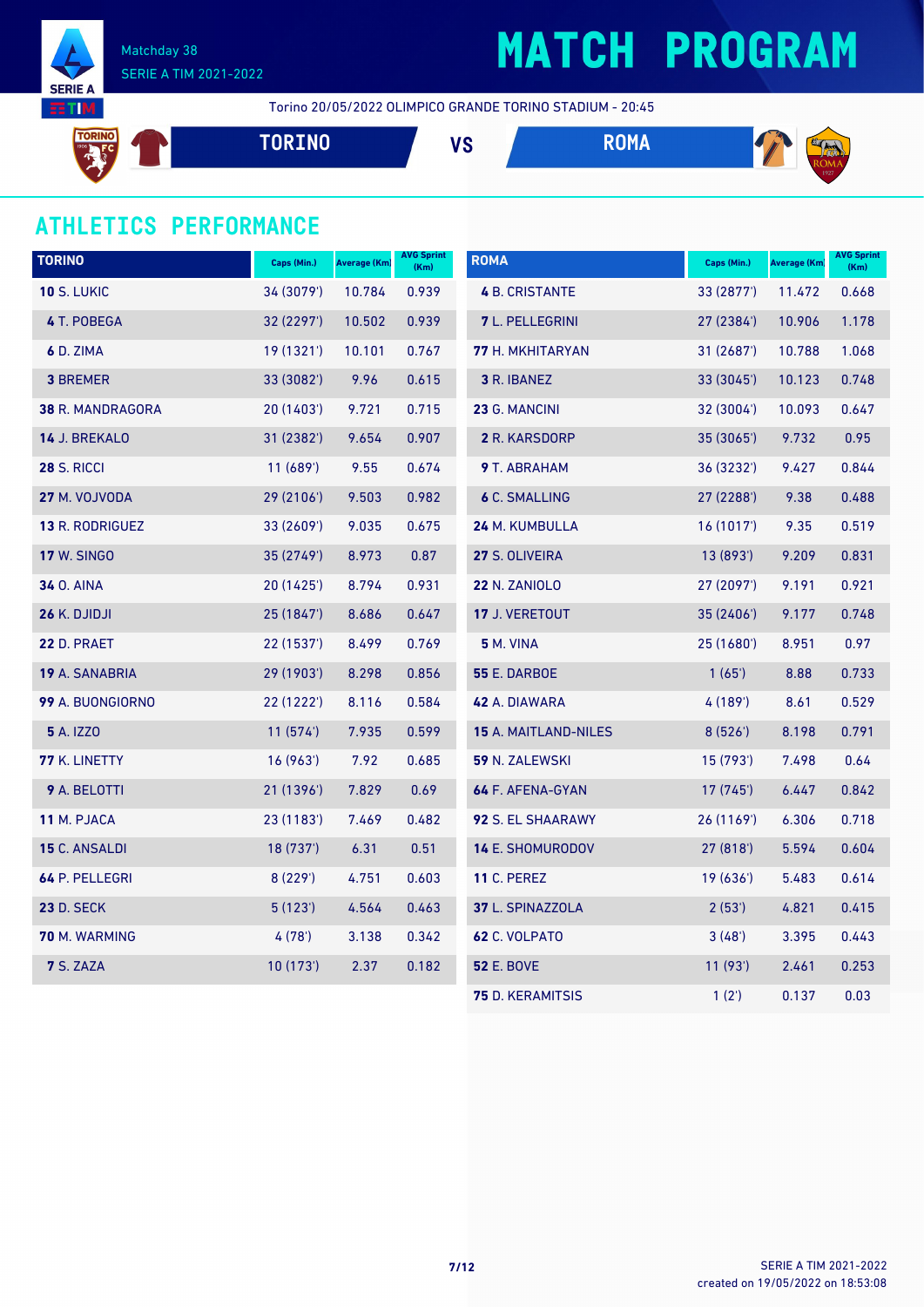Matchday 38 SERIE A TIM 2021-2022 **SERIE A NITE:** 

Torino 20/05/2022 OLIMPICO GRANDE TORINO STADIUM - 20:45



### **MATCHDAY 38**

| <b>TORINO</b>     |           | vs ROMA                 | 20/05/2022 20:45 |
|-------------------|-----------|-------------------------|------------------|
| <b>GENOA</b>      | <b>VS</b> | <b>BOLOGNA</b>          | 21/05/2022 17:15 |
| <b>ATALANTA</b>   |           | vs EMPOLI               | 21/05/2022 20:45 |
| <b>FIORENTINA</b> | VS        | <b>JUVENTUS</b>         | 21/05/2022 20:45 |
| LAZIO             |           | <b>vs</b> HELLAS VERONA | 21/05/2022 20:45 |
| <b>SPEZIA</b>     | <b>VS</b> | <b>NAPOLI</b>           | 22/05/2022 12:30 |
| <b>INTER</b>      |           | vs SAMPDORIA            | 22/05/2022 18:00 |
| <b>SASSUOLO</b>   | <b>VS</b> | <b>MILAN</b>            | 22/05/2022 18:00 |
| SALERNITANA       |           | vs UDINESE              | 22/05/2022 21:00 |
| <b>VENEZIA</b>    | <b>VS</b> | <b>CAGLIARI</b>         | 22/05/2022 21:00 |

### **SERIE A TIM TABLE**

|                      | <b>PTS</b> | P  | W                | D              | L              | GF | GA | <b>GOAL DIFF.</b> |
|----------------------|------------|----|------------------|----------------|----------------|----|----|-------------------|
| <b>MILAN</b>         | 83         | 37 | 25               | 8              | 4              | 66 | 31 | $+35$             |
| <b>INTER</b>         | 81         | 37 | 24               | 9              | 4              | 81 | 32 | $+49$             |
| <b>NAPOLI</b>        | 76         | 37 | 23               | $\overline{7}$ | $\overline{7}$ | 71 | 31 | $+40$             |
| <b>JUVENTUS</b>      | 70         | 37 | 20               | 10             | $\overline{7}$ | 57 | 35 | $+22$             |
| LAZI0                | 63         | 37 | 18               | 9              | 10             | 74 | 55 | $+19$             |
| <b>ROMA</b>          | 60         | 37 | 17               | 9              | 11             | 56 | 43 | $+13$             |
| <b>FIORENTINA</b>    | 59         | 37 | 18               | $\overline{5}$ | 14             | 57 | 51 | $+6$              |
| <b>ATALANTA</b>      | 59         | 37 | 16               | 11             | 10             | 65 | 47 | $+18$             |
| <b>HELLAS VERONA</b> | 52         | 37 | 14               | 10             | 13             | 62 | 56 | $+6$              |
| <b>TORINO</b>        | 50         | 37 | 13               | 11             | 13             | 46 | 38 | $+8$              |
| <b>SASSUOLO</b>      | 50         | 37 | 13               | 11             | 13             | 64 | 63 | $+1$              |
| <b>UDINESE</b>       | 44         | 37 | 10               | 14             | 13             | 57 | 58 | $-1$              |
| <b>BOLOGNA</b>       | 43         | 37 | 11               | 10             | 16             | 43 | 55 | $-12$             |
| <b>EMPOLI</b>        | 38         | 37 | 9                | 11             | 17             | 49 | 70 | $-21$             |
| <b>SAMPDORIA</b>     | 36         | 37 | 10               | 6              | 21             | 46 | 60 | $-14$             |
| <b>SPEZIA</b>        | 36         | 37 | 10               | 6              | 21             | 41 | 68 | $-27$             |
| <b>SALERNITANA</b>   | 31         | 37 | $\overline{7}$   | 10             | 20             | 33 | 74 | $-41$             |
| <b>CAGLIARI</b>      | 29         | 37 | $\boldsymbol{6}$ | 11             | 20             | 34 | 68 | $-34$             |
| <b>GENOA</b>         | 28         | 37 | 4                | 16             | 17             | 27 | 59 | $-32$             |
| <b>VENEZIA</b>       | 26         | 37 | 6                | 8              | 23             | 34 | 69 | $-35$             |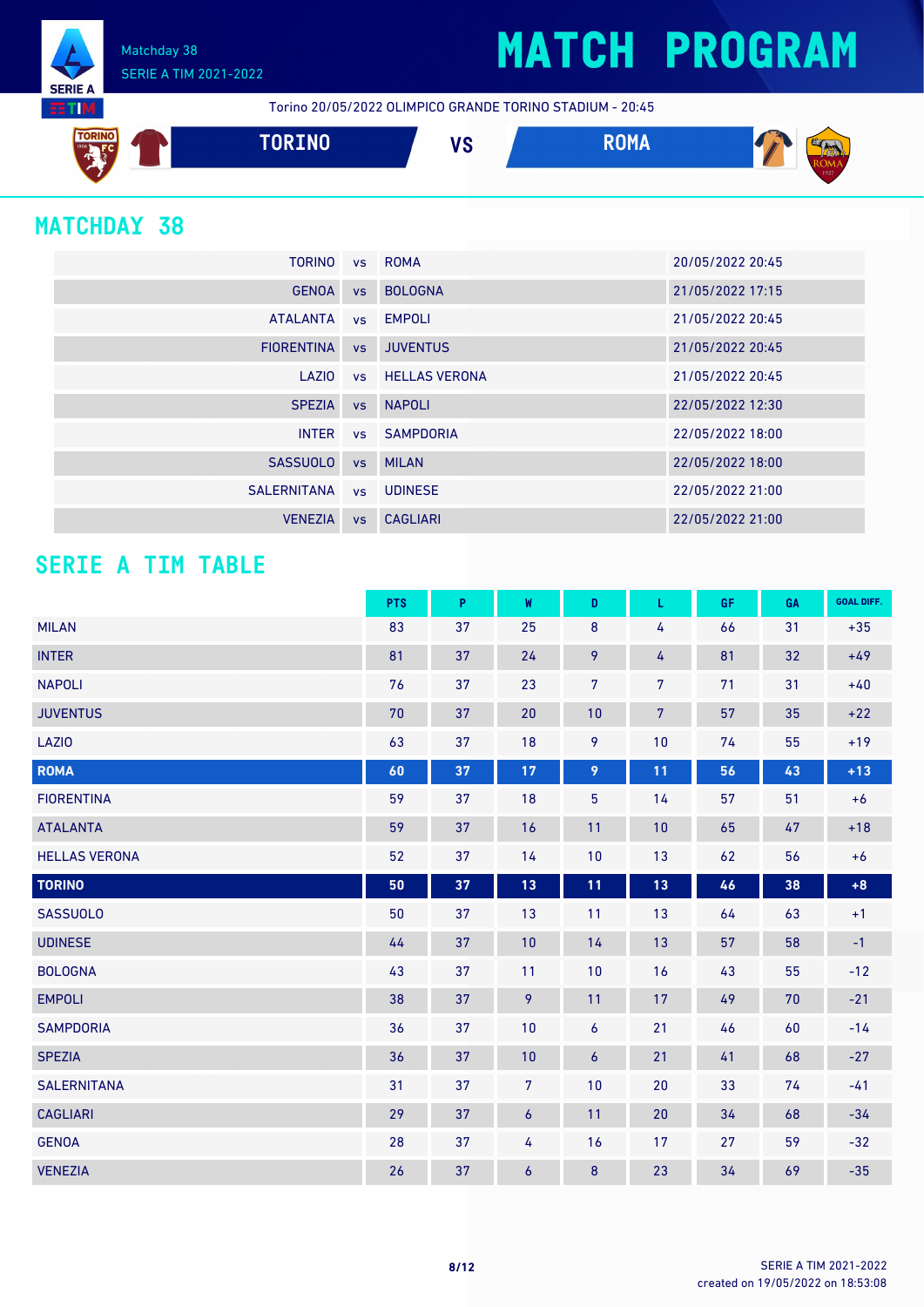

### **MATCH PROGRAM**

Torino 20/05/2022 OLIMPICO GRANDE TORINO STADIUM - 20:45



### **PLAYERS RANKING**

|               | <b>TOP SCORERS</b> | <b>Goals(Penalties)</b> |       |
|---------------|--------------------|-------------------------|-------|
| 1             | C. IMMOBILE        | LAZ                     | 27(7) |
| $\mathcal{P}$ | D. VLAHOVIC        | <b>JUV</b>              | 24(5) |
| 3             | L. MARTINEZ        | <b>INT</b>              | 21(3) |
| 4             | <b>G. SCAMACCA</b> | <b>SAS</b>              | 16(1) |
| 4             | <b>G. SIMEONE</b>  | <b>VER</b>              | 16(0) |
| 6             | <b>D. BERARDI</b>  | <b>SAS</b>              | 15(6) |
| 6             | <b>T. ABRAHAM</b>  | <b>ROM</b>              | 15(2) |
| 8             | <b>V. OSIMHEN</b>  | <b>NAP</b>              | 14(0) |
| 8             | M. ARNAUTOVIC      | <b>BOL</b>              | 14(2) |
| 10            | F. DZFKO           | <b>INT</b>              | 13(0) |

### **TEAMS RANKING**

|                | <b>TEAMS RANKING</b>  | <b>Goals - Goals per game</b> |                |
|----------------|-----------------------|-------------------------------|----------------|
| 1              | <b>INTER</b>          | 81                            | 2.19           |
| $\overline{2}$ | <b>LAZIO</b>          | 74                            | $\overline{2}$ |
| 3              | <b>NAPOLI</b>         | 71                            | 1.92           |
| 4              | <b>MILAN</b>          | 66                            | 1.78           |
| 5              | <b>ATALANTA</b>       | 65                            | 1.76           |
| 6              | <b>SASSUOLO</b>       | 64                            | 1.73           |
| 7              | <b>HELLAS VERONA</b>  | 62                            | 1.68           |
| 8              | <b>FIORENTINA</b>     | 57                            | 1.54           |
| 8              | <b>JUVENTUS</b>       | 57                            | 1.54           |
| 8              | <b>UDINESE</b>        | 57                            | 1.54           |
| 11             | <b>ROMA</b>           | 56                            | 1.51           |
| 12             | <b>EMPOLI</b>         | 49                            | 1.32           |
|                | <b>13 SAMPDORIA</b>   | 46                            | 1.24           |
|                | <b>13 TORINO</b>      | 46                            | 1.24           |
| 15             | <b>BOLOGNA</b>        | 43                            | 1.16           |
|                | 16 SPEZIA             | 41                            | 1.11           |
| 17             | <b>CAGLIARI</b>       | 34                            | 0.92           |
|                | 17 VENEZIA            | 34                            | 0.92           |
|                | <b>19 SALERNITANA</b> | 33                            | 0.89           |
|                | 20 GENOA              | 27                            | 0.73           |

|                         | <b>TEAMS RANKING</b> | <b>Att.-On Target-Off Target-Blocked</b> |     |     |     |
|-------------------------|----------------------|------------------------------------------|-----|-----|-----|
| 1                       | <b>INTER</b>         | 650                                      | 242 | 243 | 165 |
| $\overline{\mathbf{c}}$ | <b>ROMA</b>          | 587                                      | 192 | 220 | 175 |
| 3                       | <b>MILAN</b>         | 582                                      | 184 | 234 | 164 |
| 4                       | <b>NAPOLI</b>        | 569                                      | 197 | 217 | 155 |
| 5                       | <b>ATALANTA</b>      | 564                                      | 166 | 225 | 173 |
| 6                       | <b>SASSUOLO</b>      | 561                                      | 210 | 196 | 155 |
| 7                       | <b>JUVENTUS</b>      | 522                                      | 172 | 226 | 124 |
| 8                       | <b>FIORENTINA</b>    | 500                                      | 182 | 200 | 118 |
| 9                       | <b>EMPOLI</b>        | 490                                      | 161 | 187 | 142 |
| 9                       | <b>UDINESE</b>       | 490                                      | 176 | 186 | 128 |
| 11                      | <b>TORINO</b>        | 463                                      | 152 | 190 | 121 |
| 12                      | <b>HELLAS VERONA</b> | 453                                      | 153 | 181 | 119 |
| 13                      | LAZI <sub>0</sub>    | 435                                      | 188 | 158 | 89  |
| 14                      | <b>BOLOGNA</b>       | 428                                      | 145 | 175 | 108 |
| 15                      | <b>SALERNITANA</b>   | 406                                      | 130 | 164 | 112 |
| 16                      | <b>CAGLIARI</b>      | 393                                      | 117 | 167 | 109 |
| 17                      | <b>GENOA</b>         | 386                                      | 110 | 173 | 103 |
| 18                      | <b>SAMPDORIA</b>     | 383                                      | 122 | 156 | 105 |
| 19                      | <b>SPEZIA</b>        | 370                                      | 131 | 139 | 100 |
| 20                      | <b>VENEZIA</b>       | 348                                      | 119 | 149 | 80  |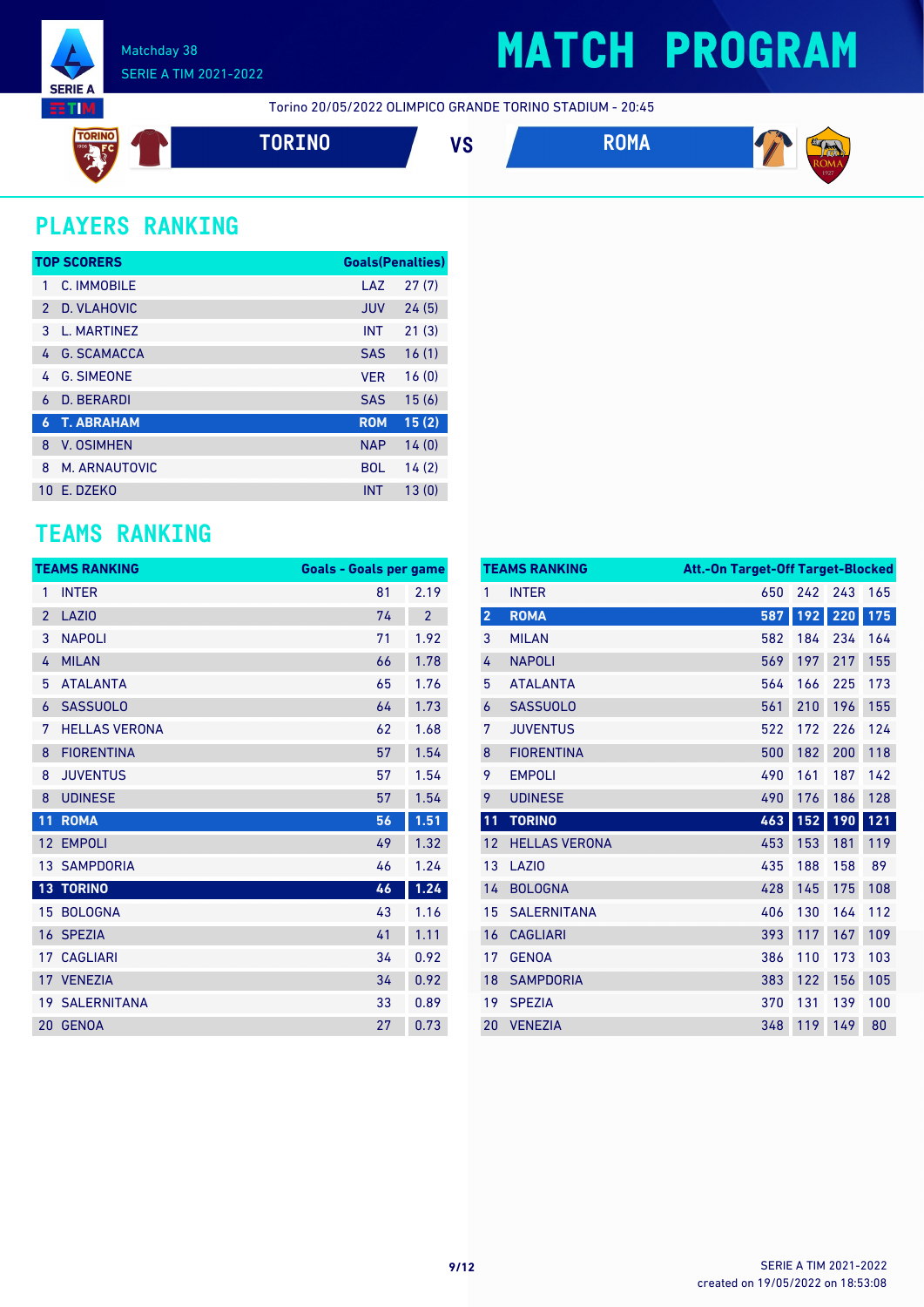

# **MATCH PROGRAM**

**TEAMS RANKING Passes completed - % \***

Torino 20/05/2022 OLIMPICO GRANDE TORINO STADIUM - 20:45









| <b>TEAMS RANKING</b>   |    | <b>Assists - Avg</b> |
|------------------------|----|----------------------|
| 1 INTER                | 55 | 1.49                 |
| 2 LAZIO                | 47 | 1.27                 |
| <b>3 ATALANTA</b>      | 45 | 1.22                 |
| <b>3 NAPOLI</b>        | 45 | 1.22                 |
| <b>5 HELLAS VERONA</b> | 39 | 1.05                 |
| <b>6 JUVENTUS</b>      | 37 | 1.00                 |
| 7 SASSUOLO             | 36 | 0.97                 |
| 8 MILAN                | 35 | 0.95                 |
| 9 BOLOGNA              | 34 | 0.92                 |
| <b>9 UDINESE</b>       | 34 | 0.92                 |
| 11 ROMA                | 31 | 0.84                 |
| <b>12 FIORENTINA</b>   | 30 | 0.81                 |
| <b>13 SAMPDORIA</b>    | 29 | 0.78                 |
| <b>14 TORINO</b>       | 26 | 0.70                 |
| <b>15 EMPOLI</b>       | 25 | 0.68                 |
| <b>15 SPEZIA</b>       | 25 | 0.68                 |
| <b>17 CAGLIARI</b>     | 24 | 0.65                 |
| <b>18 VENEZIA</b>      | 23 | 0.62                 |
| 19 GENOA               | 19 | 0.51                 |
| <b>20 SALERNITANA</b>  | 18 | 0.49                 |

|                 | <b>TEAMS RANKING</b>    | <b>Key Passes*</b> |
|-----------------|-------------------------|--------------------|
| 1               | <b>INTER</b>            | 11.54              |
| $\overline{2}$  | <b>ATALANTA</b>         | 10.7               |
| 3               | <b>NAPOLI</b>           | 10.59              |
| 3               | <b>ROMA</b>             | 10.59              |
| 5               | <b>MILAN</b>            | 10.32              |
| 6               | <b>SASSUOLO</b>         | 10.24              |
| 7               | <b>JUVENTUS</b>         | 9.35               |
| 8               | <b>FIORENTINA</b>       | 9.3                |
| 9               | <b>TORINO</b>           | 8.76               |
| 10              | <b>UDINESE</b>          | 8.73               |
| 11              | <b>EMPOLI</b>           | 8.41               |
| 12 <sup>2</sup> | <b>BOLOGNA</b>          | 8.22               |
|                 | <b>13 HELLAS VERONA</b> | 7.73               |
|                 | <b>14 LAZIO</b>         | 7.57               |
|                 | <b>15 SALERNITANA</b>   | 7.16               |
|                 | <b>16 CAGLIARI</b>      | 7.14               |
|                 | <b>17 SAMPDORIA</b>     | 6.97               |
| 18 <sup>°</sup> | <b>GENOA</b>            | 6.84               |
|                 | 19 SPEZIA               | 6.54               |
|                 | 20 VENEZIA              | 5.92               |

\* Valori medi per partita.

| 1              | <b>LAZIO</b>            | 498.86 | 87 |
|----------------|-------------------------|--------|----|
| $\overline{2}$ | <b>NAPOLI</b>           | 486.97 | 87 |
| 3              | <b>INTER</b>            | 454.27 | 86 |
| 4              | <b>FIORENTINA</b>       | 427.27 | 85 |
| 5              | <b>SASSUOLO</b>         | 427.16 | 85 |
| 6              | <b>ATALANTA</b>         | 419.27 | 82 |
| 7              | <b>JUVENTUS</b>         | 412.57 | 85 |
| 8              | <b>MILAN</b>            | 391.43 | 83 |
| 9              | <b>ROMA</b>             | 376.59 | 83 |
| 10             | <b>BOLOGNA</b>          | 358    | 81 |
|                |                         |        |    |
| 11             | <b>TORINO</b>           | 340.89 | 79 |
|                | <b>12 HELLAS VERONA</b> | 320.7  | 77 |
|                | <b>13 SAMPDORIA</b>     | 312.78 | 77 |
|                | 14 EMPOLI               | 309.27 | 79 |
|                | <b>15 UDINESE</b>       | 284.35 | 79 |
|                | 16 SPEZIA               | 282.89 | 76 |
|                | 17 VENEZIA              | 280.43 | 78 |
|                | <b>18 CAGLIARI</b>      | 276.16 | 75 |
| 19             | <b>GENOA</b>            | 270.7  | 74 |
|                | <b>20 SALERNITANA</b>   | 255.41 | 76 |

|                | <b>TEAMS RANKING</b>       | Recoveries* |
|----------------|----------------------------|-------------|
| 1              | <b>HELLAS VERONA</b>       | 63.05       |
| $\overline{2}$ | <b>ATALANTA</b>            | 59.59       |
| 3              | <b>GENOA</b>               | 57.76       |
| 4              | <b>MILAN</b>               | 55.68       |
| 5              | <b>TORINO</b>              | 54.46       |
| 6              | <b>SAMPDORIA</b>           | 53.32       |
| 7              | <b>UDINESE</b>             | 52.24       |
| 8              | <b>INTER</b>               | 52.05       |
| 9              | <b>JUVENTUS</b>            | 51.86       |
| 10             | <b>EMPOLI</b>              | 51.46       |
| 11             | <b>CAGLIARI</b>            | 51.16       |
|                | 12 ROMA                    | 51.11       |
|                | <b>13 NAPOLI</b>           | 50.97       |
|                | 14 SPEZIA                  | 50.95       |
|                | 15 BOLOGNA                 | 50.73       |
|                | <b>16 LAZIO</b>            | 50.41       |
|                | 17 VENEZIA                 | 50.03       |
|                | 18 SASSUOLO                | 49.65       |
|                | <b>19 FIORENTINA</b>       | 48.05       |
|                | <b>20 SALERNITANA</b>      | 47.57       |
|                | * Valori medi per partita. |             |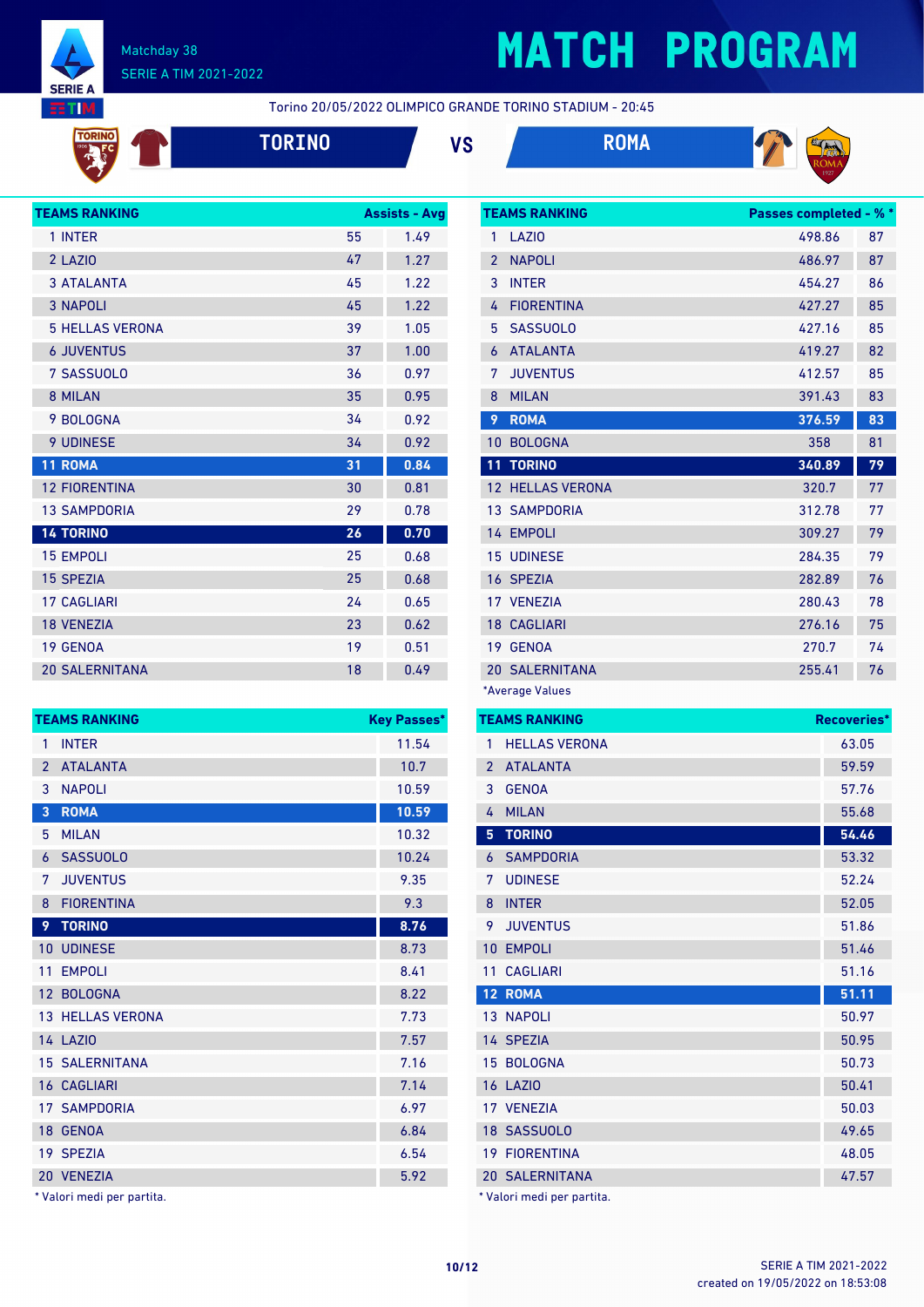

TORINO

#### Matchday 38 SERIE A TIM 2021-2022

## **MATCH PROGRAM**

**TEAMS RANKING AVG (Km)** 

Torino 20/05/2022 OLIMPICO GRANDE TORINO STADIUM - 20:45

|  |  | $\mathcal{L}^{\text{max}}_{\text{max}}$ and $\mathcal{L}^{\text{max}}_{\text{max}}$ and $\mathcal{L}^{\text{max}}_{\text{max}}$ and $\mathcal{L}^{\text{max}}_{\text{max}}$ |  |
|--|--|-----------------------------------------------------------------------------------------------------------------------------------------------------------------------------|--|
|  |  |                                                                                                                                                                             |  |





|                 | <b>TEAMS RANKING</b> | <b>Tot. Saves - Average</b> |      |
|-----------------|----------------------|-----------------------------|------|
| 1               | <b>VENEZIA</b>       | 154                         | 4.16 |
| $\overline{2}$  | <b>EMPOLI</b>        | 143                         | 3.86 |
| 3               | <b>SPEZIA</b>        | 139                         | 3.76 |
| 4               | <b>SALERNITANA</b>   | 138                         | 3.73 |
| 5               | <b>BOLOGNA</b>       | 128                         | 3.46 |
| 6               | <b>GENOA</b>         | 123                         | 3.32 |
| 7               | <b>SAMPDORIA</b>     | 119                         | 3.22 |
| 8               | <b>CAGLIARI</b>      | 117                         | 3.16 |
| 9               | <b>SASSUOLO</b>      | 108                         | 2.92 |
| 10              | <b>ROMA</b>          | 104                         | 2.81 |
| 11              | <b>NAPOLI</b>        | 102                         | 2.76 |
| 12 <sup>2</sup> | <b>HELLAS VERONA</b> | 99                          | 2.68 |
|                 | <b>13 UDINESE</b>    | 95                          | 2.57 |
|                 | 14 MILAN             | 93                          | 2.51 |
| 15              | <b>INTER</b>         | 93                          | 2.51 |
|                 | <b>16 ATALANTA</b>   | 93                          | 2.51 |
|                 | <b>17 JUVENTUS</b>   | 88                          | 2.38 |
|                 | <b>18 LAZIO</b>      | 85                          | 2.3  |
|                 | <b>19 TORINO</b>     | 81                          | 2.19 |
|                 | <b>20 FIORENTINA</b> | 77                          | 2.08 |

| 1              | LAZI <sub>0</sub>     | 112.396 |
|----------------|-----------------------|---------|
| $\overline{2}$ | <b>INTER</b>          | 111.426 |
| 3              | <b>EMPOLI</b>         | 111.238 |
| 4              | <b>ATALANTA</b>       | 110.828 |
| 5              | <b>HELLAS VERONA</b>  | 109.876 |
| 6              | <b>VENEZIA</b>        | 108.83  |
| 7              | <b>GENOA</b>          | 108.724 |
| 8              | <b>JUVENTUS</b>       | 108.051 |
| 9              | <b>ROMA</b>           | 107.961 |
| 10             | <b>CAGLIARI</b>       | 107.388 |
| 11             | <b>SPEZIA</b>         | 106.994 |
|                | <b>12 SALERNITANA</b> | 106.961 |
| 13             | <b>MILAN</b>          | 106.775 |
|                | <b>14 TORINO</b>      | 106.462 |
| 15             | <b>NAPOLI</b>         | 105.929 |
|                | <b>16 SAMPDORIA</b>   | 105.787 |
| 17             | <b>BOLOGNA</b>        | 105.194 |
|                |                       |         |
|                | 18 SASSUOLO           | 105.162 |
| 19             | <b>FIORENTINA</b>     | 105.123 |

|                 | <b>TEAMS RANKING</b>  | <b>Tot. Final Third Passes - Avg.</b> |        |
|-----------------|-----------------------|---------------------------------------|--------|
| 1               | <b>ATALANTA</b>       | 4512                                  | 121.95 |
| $\overline{2}$  | <b>NAPOLI</b>         | 4137                                  | 111.81 |
| 3               | <b>INTER</b>          | 3899                                  | 105.38 |
| 4               | LAZI <sub>0</sub>     | 3718                                  | 100.49 |
| 5               | <b>MILAN</b>          | 3421                                  | 92.46  |
| 6               | <b>TORINO</b>         | 3346                                  | 90.43  |
| 7               | <b>FIORENTINA</b>     | 3328                                  | 89.95  |
| 8               | <b>SASSUOLO</b>       | 3255                                  | 87.97  |
| 9               | <b>JUVENTUS</b>       | 3253                                  | 87.92  |
| 10              | <b>HELLAS VERONA</b>  | 3176                                  | 85.84  |
| $\overline{1}1$ | <b>ROMA</b>           | 2911                                  | 78.68  |
| 12 <sup>2</sup> | <b>BOLOGNA</b>        | 2901                                  | 78.41  |
|                 | 13 EMPOLI             | 2850                                  | 77.03  |
|                 | 14 UDINESE            | 2658                                  | 71.84  |
|                 | <b>15 SAMPDORIA</b>   | 2422                                  | 65.46  |
|                 | 16 SPEZIA             | 2228                                  | 60.22  |
|                 | <b>17 SALERNITANA</b> | 2203                                  | 59.54  |
|                 | <b>18 CAGLIARI</b>    | 2172                                  | 58.7   |
| 19              | <b>GENOA</b>          | 2120                                  | 57.3   |
|                 | 20 VENEZIA            | 1973                                  | 53.32  |

|                | <b>TEAMS RANKING</b> | <b>Tot. Dribbling - Average</b> |       |
|----------------|----------------------|---------------------------------|-------|
| 1              | <b>MILAN</b>         | 443                             | 11.97 |
| $\overline{2}$ | <b>SASSUOLO</b>      | 396                             | 10.7  |
| 3              | <b>ATAI ANTA</b>     | 364                             | 9.84  |
| 4              | <b>JUVENTUS</b>      | 357                             | 9.65  |
| 5              | <b>NAPOLI</b>        | 351                             | 9.49  |
| 6              | <b>UDINESE</b>       | 350                             | 9.46  |
| 7              | LAZI <sub>0</sub>    | 331                             | 8.95  |
| 8              | <b>ROMA</b>          | 326                             | 8.81  |
| 9              | <b>BOLOGNA</b>       | 320                             | 8.65  |
| 10             | <b>HELLAS VERONA</b> | 310                             | 8.38  |
| 11             | <b>SALERNITANA</b>   | 305                             | 8.24  |
| 12             | <b>GENOA</b>         | 298                             | 8.05  |
|                | 13 VENEZIA           | 295                             | 7.97  |
|                | <b>14 FIORENTINA</b> | 290                             | 7.84  |
|                | <b>15 TORINO</b>     | 287                             | 7.76  |
| 16             | <b>EMPOLI</b>        | 286                             | 7.73  |
| 17             | <b>SPEZIA</b>        | 281                             | 7.59  |
| 18             | <b>INTER</b>         | 250                             | 6.76  |
| 19             | <b>CAGLIARI</b>      | 243                             | 6.57  |
|                | <b>20 SAMPDORIA</b>  | 222                             | 6     |